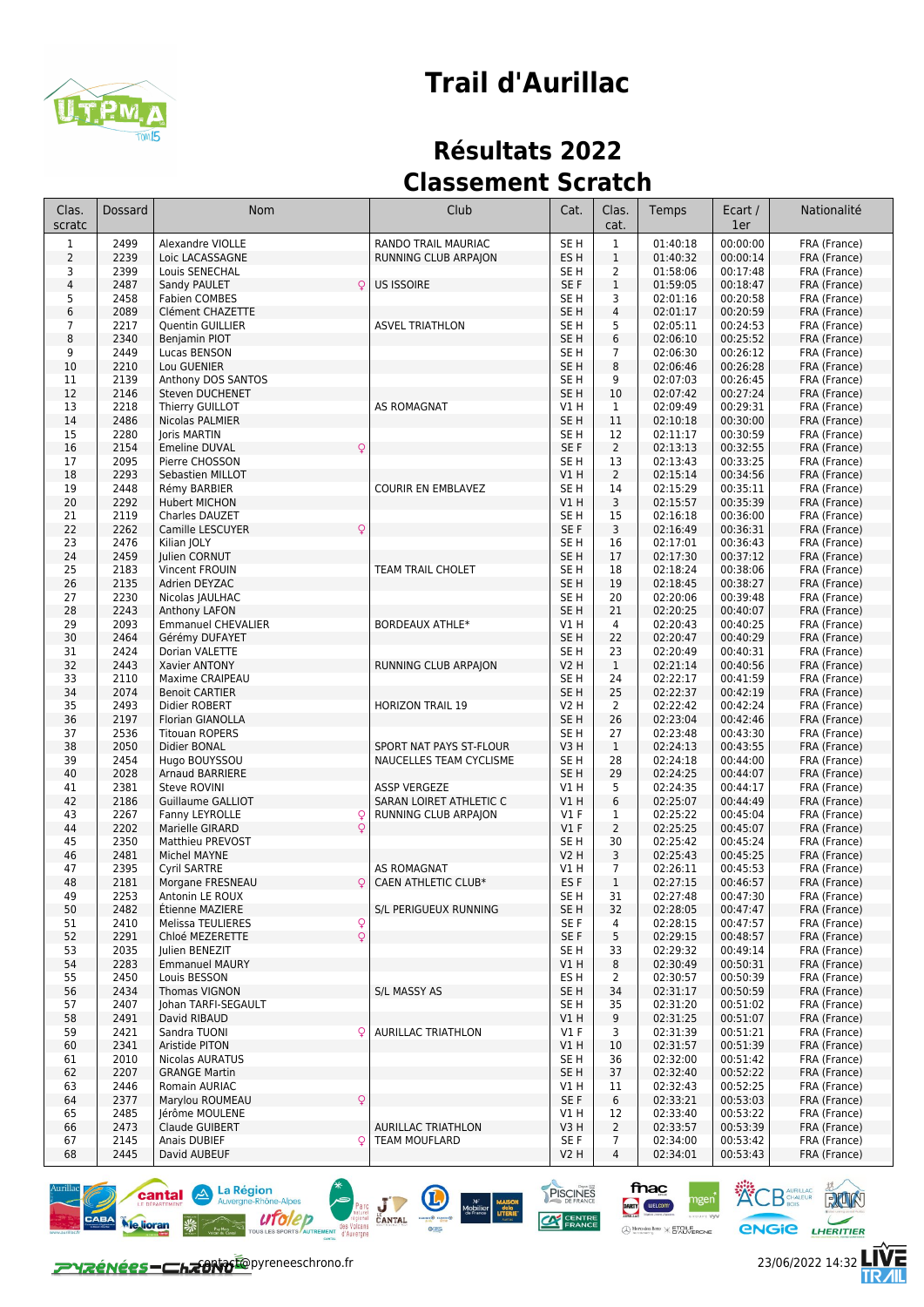

| Clas.<br>scratc | Dossard      | <b>Nom</b>                                          | Club                      | Cat.                    | Clas.<br>cat.        | Temps                | Ecart /<br>1er       | Nationalité                  |
|-----------------|--------------|-----------------------------------------------------|---------------------------|-------------------------|----------------------|----------------------|----------------------|------------------------------|
| 69              | 2279         | lean MARTIN                                         |                           | SE <sub>H</sub>         | 38                   | 02:34:03             | 00:53:45             | FRA (France)                 |
| 70              | 2492         | <b>Gary RICHET</b>                                  |                           | SE <sub>H</sub>         | 39                   | 02:34:43             | 00:54:25             | FRA (France)                 |
| 71              | 2271         | Sébastien LOURS                                     |                           | SE H                    | 40                   | 02:35:16             | 00:54:58             | FRA (France)                 |
| 72              | 2256         | Frédéric LEFEBVRE                                   | AC DE VIGNOUX S/BARANGE   | VIH                     | 13                   | 02:35:48             | 00:55:30             | FRA (France)                 |
| 73              | 2452         | Laurent BOUILLIN                                    | <b>AURILLAC TRIATHLON</b> | V2 H                    | 5                    | 02:36:30             | 00:56:12             | FRA (France)                 |
| 74              | 2134         | Thomas DESTAING                                     |                           | SE <sub>H</sub>         | 41                   | 02:36:39             | 00:56:21             | FRA (France)                 |
| 75              | 2133         | Q<br>Laura DESTAING                                 |                           | SE F                    | 8                    | 02:36:40             | 00:56:22             | FRA (France)                 |
| 76<br>77        | 2300<br>2211 | Michel MONTBOBIER<br><b>Olivier GUENIER</b>         |                           | VIH<br>V3H              | 14<br>3              | 02:37:42<br>02:38:01 | 00:57:24<br>00:57:43 | FRA (France)<br>FRA (France) |
| 78              | 2463         | Nans DESTANNES                                      |                           | ES <sub>H</sub>         | 3                    | 02:38:14             | 00:57:56             | FRA (France)                 |
| 79              | 2057         | Fabrice BOUCHY                                      | S/L BERGERAC ATHLETIQUE   | V1 H                    | 15                   | 02:38:15             | 00:57:57             | FRA (France)                 |
| 79              | 2159         | <b>FABIEN Leybros</b>                               |                           | SE <sub>H</sub>         | 42                   | 02:38:15             | 00:57:57             | FRA (France)                 |
| 81              | 2342         | Justine PLUQUET<br>Ç                                | SAINT-CERE ATHLETISME C   | SE F                    | 9                    | 02:38:28             | 00:58:10             | FRA (France)                 |
| 82              | 2489         | Rémi PRADAYROL                                      |                           | SE <sub>H</sub>         | 43                   | 02:39:04             | 00:58:46             | FRA (France)                 |
| 83              | 2478         | Xavier MAILLET                                      | LAE                       | V1 H                    | 16                   | 02:39:33             | 00:59:15             | FRA (France)                 |
| 84              | 2304         | Nicolas MOYNAC                                      |                           | SE H                    | 44                   | 02:39:53             | 00:59:35             | FRA (France)                 |
| 85<br>85        | 2036<br>2241 | Anthony BERGAUD<br>Paul LAFLORENCIE                 | YTRAC CLUB NATURE         | ES H<br>ES <sub>H</sub> | 4<br>$\overline{4}$  | 02:40:17<br>02:40:17 | 00:59:59<br>00:59:59 | FRA (France)<br>FRA (France) |
| 87              | 2240         | Q<br>Zeline LACOMBE                                 | <b>ACFA</b>               | $VI$ F                  | 4                    | 02:41:10             | 01:00:52             | FRA (France)                 |
| 88              | 2011         | Jean-léon BACHELERY                                 | YTRAC CLUB NATURE         | JU H                    | $\mathbf{1}$         | 02:41:16             | 01:00:58             | FRA (France)                 |
| 89              | 2467         | Christophe FALIES                                   | SPIRIDON AURILLAC         | <b>V2 H</b>             | 6                    | 02:41:22             | 01:01:04             | FRA (France)                 |
| 90              | 2347         | Jerome POUJET                                       | <b>TEAM PIF</b>           | <b>V2 H</b>             | $\overline{7}$       | 02:41:48             | 01:01:30             | FRA (France)                 |
| 91              | 2282         | <b>Marilyne MARTY</b>                               | TRAIL DE BOUDOU           | $VI$ F                  | 5                    | 02:42:55             | 01:02:37             | FRA (France)                 |
| 92              | 2225         | Loïc HERBILLON                                      |                           | V1H                     | 17                   | 02:43:09             | 01:02:51             | FRA (France)                 |
| 93              | 2252         | Cédric LAVIALLE                                     |                           | SE <sub>H</sub>         | 45                   | 02:43:25             | 01:03:07             | FRA (France)                 |
| 94              | 2538         | <b>Alexis MONTDARBON</b>                            | <b>RTM Maurillac</b>      | VIH                     | 18                   | 02:43:58             | 01:03:40             | FRA (France)                 |
| 95<br>96        | 2303<br>2178 | Laurent MORENTE<br>Gaëlle FRAIGNAC<br>Ç             | RUNNING CLUB ARPAJON      | SE H<br>SE F            | 46<br>10             | 02:44:08<br>02:44:09 | 01:03:50<br>01:03:51 | FRA (France)<br>FRA (France) |
| 97              | 2472         | Jean GAUZENTES                                      |                           | SE H                    | 47                   | 02:44:35             | 01:04:17             | FRA (France)                 |
| 98              | 2231         | Jeremy JAUZION                                      |                           | SE <sub>H</sub>         | 48                   | 02:45:14             | 01:04:56             | FRA (France)                 |
| 98              | 2320         | Anne Gaelle PAIN<br>Q                               | <b>RANCE JOGGING</b>      | $VI$ F                  | 6                    | 02:45:14             | 01:04:56             | FRA (France)                 |
| 100             | 2309         | <b>Alexandre NAVARRE</b>                            | S/L ATHLETIC CLUB PAYS    | SE <sub>H</sub>         | 49                   | 02:45:18             | 01:05:00             | FRA (France)                 |
| 101             | 2195         | Eric GERMAIN                                        |                           | SE <sub>H</sub>         | 50                   | 02:45:33             | 01:05:15             | FRA (France)                 |
| 102             | 2422         | <b>Guilhem UNAL</b>                                 |                           | VIH                     | 19                   | 02:45:44             | 01:05:26             | FRA (France)                 |
| 103             | 2384         | Théo RUCHOUX                                        |                           | SE H                    | 51                   | 02:46:22             | 01:06:04             | FRA (France)                 |
| 104<br>105      | 2219<br>2457 | Damien GUILLOU<br>Loic COLIN                        |                           | SE <sub>H</sub><br>SE H | 52<br>53             | 02:46:58<br>02:47:10 | 01:06:40<br>01:06:52 | FRA (France)<br>FRA (France) |
| 106             | 2469         | Jules FERRIERES                                     |                           | ES <sub>H</sub>         | 6                    | 02:47:14             | 01:06:56             | FRA (France)                 |
| 107             | 2315         | Henri OUDAR                                         |                           | SE H                    | 54                   | 02:47:19             | 01:07:01             | FRA (France)                 |
| 108             | 2264         | Philippe LETANG                                     |                           | V2 H                    | 8                    | 02:47:20             | 01:07:02             | FRA (France)                 |
| 109             | 2436         | Vincent TUFFERY                                     |                           | V1 H                    | 20                   | 02:47:41             | 01:07:23             | FRA (France)                 |
| 110             | 2297         | <b>Quentin MONIER</b>                               |                           | SE H                    | 55                   | 02:47:43             | 01:07:25             | FRA (France)                 |
| 111             | 2372         | Olivier ROLAND                                      |                           | SE H                    | 56                   | 02:48:00             | 01:07:42             | FRA (France)                 |
| 112<br>113      | 2374<br>2299 | Eric ROUCHY<br>Emilie MONTAS-PAVAGEAU               |                           | V1 H<br>$VI$ F          | 21<br>$\overline{7}$ | 02:48:03<br>02:48:09 | 01:07:45<br>01:07:51 | FRA (France)<br>FRA (France) |
| 114             | 2203         | Q<br>$\overline{Q}$<br>Andrea GIRVAL                |                           | SE F                    | 11                   | 02:48:28             | 01:08:10             | FRA (France)                 |
| 114             | 2205         | Frederic GIRVAL                                     |                           | V2 H                    | 9                    | 02:48:28             | 01:08:10             | FRA (France)                 |
| 116             | 2047         | Q<br>Géraldine BLANC                                | <b>ISSOIRE NATURE</b>     | $VI$ F                  | 8                    | 02:49:30             | 01:09:12             | FRA (France)                 |
| 117             | 2003         | Marie-helene ANGELVY<br>Q                           | RUNNING CLUB ARPAJON      | V2F                     | $\mathbf{1}$         | 02:49:42             | 01:09:24             | FRA (France)                 |
| 118             | 2456         | $\mathsf{Q}$<br>Amandine CARLUT                     |                           | SE F                    | 12                   | 02:49:51             | 01:09:33             | FRA (France)                 |
| 119             | 2268         | <b>Guillaume LONGUE EPEE</b>                        |                           | VIH                     | 22                   | 02:50:15             | 01:09:57             | FRA (France)                 |
| 120             | 2009         | Eric AURATUS                                        | LABROUSSE                 | V1H                     | 23                   | 02:50:22             | 01:10:04             | FRA (France)                 |
| 121<br>122      | 2049<br>2433 | Frédéric BOBY<br>$\mathsf{Q}$<br>Charlotte VIGNERON |                           | V1 H<br>SE F            | 24<br>13             | 02:50:26<br>02:50:33 | 01:10:08<br>01:10:15 | FRA (France)<br>FRA (France) |
| 123             | 2419         | Philippe TRIN                                       |                           | V1 H                    | 25                   | 02:51:14             | 01:10:56             | FRA (France)                 |
| 124             | 2465         | Marie Laure DURAND<br>Q                             | <b>CSE CONDAT</b>         | V1F                     | 9                    | 02:51:29             | 01:11:11             | FRA (France)                 |
| 125             | 2462         | Philippe DELORD                                     | CE CONDAT                 | V2 H                    | 10                   | 02:51:30             | 01:11:12             | FRA (France)                 |
| 126             | 2078         | Christophe CATHERIN                                 |                           | V1H                     | 26                   | 02:51:52             | 01:11:34             | FRA (France)                 |
| 126             | 2258         | Frederic LELIEVRE                                   |                           | V1 H                    | 26                   | 02:51:52             | 01:11:34             | FRA (France)                 |
| 128             | 2289         | Anthony MERLET                                      | <b>LEOGNAN ATHLETISME</b> | <b>V2 H</b>             | 11                   | 02:51:53             | 01:11:35             | FRA (France)                 |
| 129             | 2080<br>2184 | Gael CHANTEUX<br>Agnès GALANAKIS<br>Q               | CANEJAN ATHLETISME        | V1 H<br>V1F             | 28                   | 02:52:10<br>02:52:13 | 01:11:52<br>01:11:55 | FRA (France)<br>FRA (France) |
| 130<br>131      | 2222         | Thomas HAWKINS                                      | <b>CLES</b>               | SE H                    | 10<br>57             | 02:53:02             | 01:12:44             | FRA (France)                 |
| 132             | 2201         | <b>Alexis GINESTE</b>                               |                           | ES H                    | $7\overline{ }$      | 02:53:12             | 01:12:54             | FRA (France)                 |
| 133             | 2041         | Adrien BESSONNEAU                                   |                           | SE H                    | 58                   | 02:53:15             | 01:12:57             | FRA (France)                 |
| 133             | 2226         | $\mathsf{Q}$<br>Anna HOFMANN                        |                           | SE F                    | 14                   | 02:53:15             | 01:12:57             | GER (Allemagne)              |
| 135             | 2488         | Fabien PETIT                                        |                           | V1 H                    | 29                   | 02:53:22             | 01:13:04             | FRA (France)                 |
| 136             | 2537         | Christophe BESOMBES                                 |                           | <b>V2 H</b>             | 12                   | 02:53:24             | 01:13:06             | FRA (France)                 |
| 137             | 2027         | Q<br>Carole BARRET                                  | RUNNING CLUB ARPAION      | SE F                    | 15                   | 02:53:30             | 01:13:12             | FRA (France)                 |
| 137<br>139      | 2174<br>2079 | Q<br>Laurence FLOTTE<br>Carole CERCY<br>Q           | <b>ACFA</b>               | V2F<br>$VI$ F           | $\overline{2}$<br>11 | 02:53:30<br>02:53:46 | 01:13:12<br>01:13:28 | FRA (France)<br>FRA (France) |
| 140             | 2037         | $\mathsf{Q}$<br><b>Adeline BERNARD</b>              |                           | V1F                     | 12                   | 02:53:48             | 01:13:30             | FRA (France)                 |
| 140             | 2148         | Jean DUCLOS                                         |                           | V1 H                    | 30                   | 02:53:48             | 01:13:30             | FRA (France)                 |
| 142             | 2215         | Jean-marc GUILLAUME                                 |                           | V3H                     | $\overline{4}$       | 02:53:50             | 01:13:32             | FRA (France)                 |
| 143             | 2468         | Sébastien FERRER                                    |                           | V1 H                    | 31                   | 02:54:37             | 01:14:19             | FRA (France)                 |





**ACB** AURILLAC ROOM

**ENGIE LHERITIER** 

左<br>孤

 $fracc$ 

ngen<sup>\*</sup>

DARTY WELCOM

 $\bigoplus \underset{w: \text{otherwise } \mathbb{R}}{\text{Merodes } \text{Renz}} \times \underset{w}{\text{ETOLERONE}}$ 

PISCINES

**CAN CENTRE**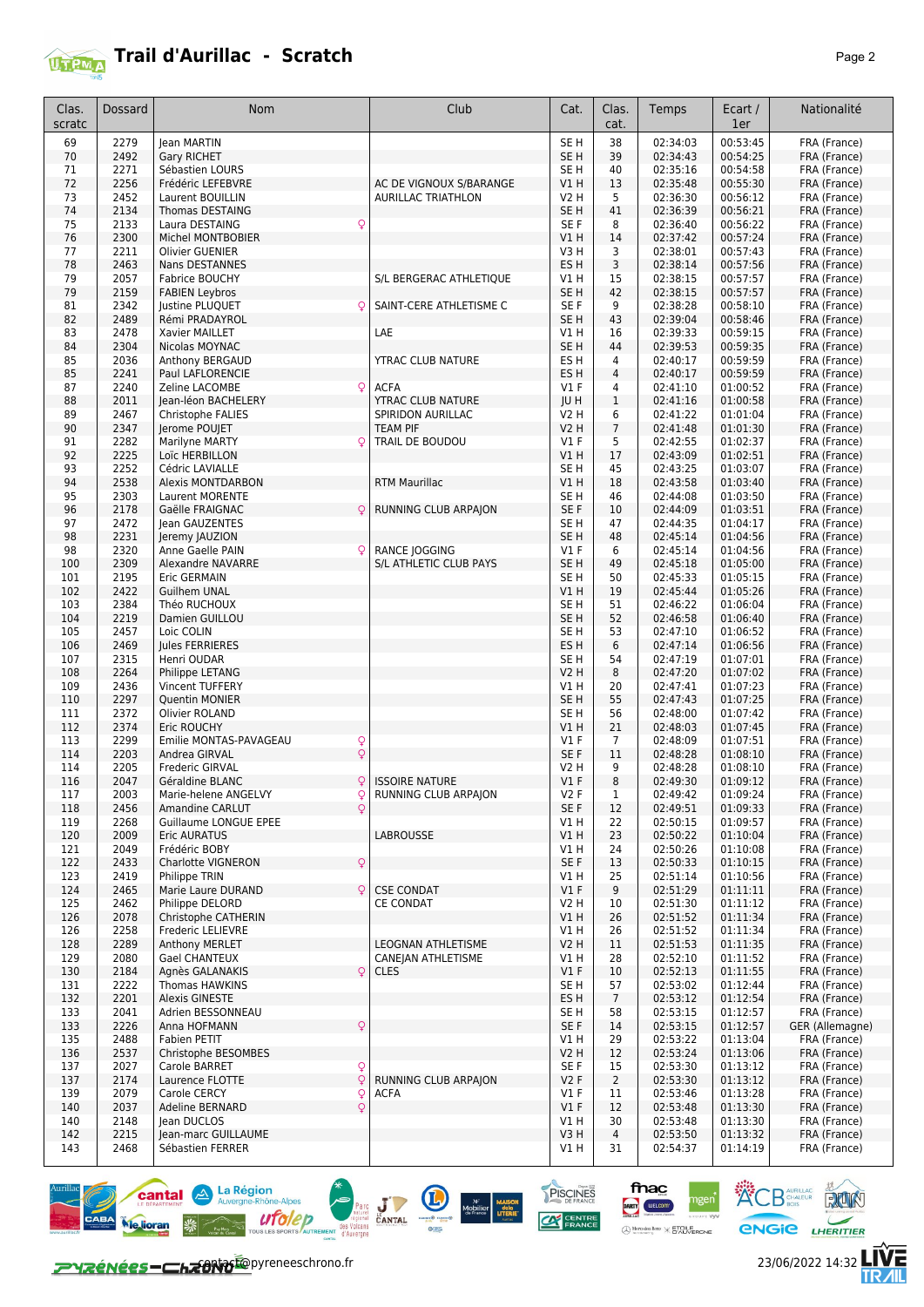

| Clas.      | Dossard      | <b>Nom</b>                                              | Club                        | Cat.                     | Clas.             | Temps                | Ecart /              | Nationalité                  |
|------------|--------------|---------------------------------------------------------|-----------------------------|--------------------------|-------------------|----------------------|----------------------|------------------------------|
| scratc     |              |                                                         |                             |                          | cat.              |                      | 1er                  |                              |
| 144        | 2017         | Q<br>Laure BARBET                                       |                             | SE F                     | 16                | 02:54:49             | 01:14:31             | FRA (France)                 |
| 145        | 2192         | $\circ$<br>Peggy GEMAR                                  | VILLEFRANCHE ATHLE LAUR     | $VI$ F                   | 13                | 02:54:56             | 01:14:38             | FRA (France)                 |
| 146        | 2427         | <b>Benoit VAYSSSETTES</b>                               |                             | SE H                     | 59                | 02:55:06             | 01:14:48             | FRA (France)                 |
| 146        | 2483         | Q<br>Valérie MERLE                                      |                             | <b>V2F</b>               | 3                 | 02:55:06             | 01:14:48             | FRA (France)                 |
| 148        | 2466         | Julien FABREGUES                                        |                             | SE H                     | 60                | 02:55:11             | 01:14:53             | FRA (France)                 |
| 149        | 2007         | Romain ASSIE                                            |                             | SE <sub>H</sub>          | 61                | 02:55:27             | 01:15:09             | FRA (France)                 |
| 150<br>151 | 2153<br>2130 | Alexis DURAND<br>Anabelle DELVAL<br>Q                   | <b>AS ROMAGNAT</b>          | SE H<br>V <sub>2</sub> F | 62<br>4           | 02:55:28<br>02:56:03 | 01:15:10<br>01:15:45 | FRA (France)<br>FRA (France) |
| 152        | 2498         | Thibault VIDALINC                                       |                             | V1 H                     | 32                | 02:56:33             | 01:16:15             | FRA (France)                 |
| 153        | 2439         | O<br>Anne VOGIN                                         | <b>ATHLETIC BRUNOY CLUB</b> | $VI$ F                   | 14                | 02:56:47             | 01:16:29             | FRA (France)                 |
| 154        | 2045         | Vincent BIGRAT                                          | LIMOGES ATHLE*              | SE H                     | 63                | 02:57:16             | 01:16:58             | FRA (France)                 |
| 155        | 2396         | Q<br>Sophie SCHMITT                                     |                             | SE F                     | 17                | 02:57:30             | 01:17:12             | FRA (France)                 |
| 156        | 2455         | Pierre CADOT                                            |                             | SE H                     | 64                | 02:57:39             | 01:17:21             | FRA (France)                 |
| 157        | 2307         | <b>Thomas MUTRICY</b>                                   | <b>GWENN HA DU PLUZUNET</b> | <b>V2 H</b>              | 13                | 02:57:45             | 01:17:27             | FRA (France)                 |
| 158        | 2228         | Nicolas IMBERT                                          |                             | V1 H                     | 33                | 02:57:55             | 01:17:37             | FRA (France)                 |
| 159        | 2318         | $\mathsf{Q}$<br>Karima OUIZGOURET                       |                             | SE F                     | 18                | 02:58:01             | 01:17:43             | FRA (France)                 |
| 160        | 2105         | Q<br>Emilie CORDIN                                      |                             | SE F                     | 19                | 02:58:06             | 01:17:48             | FRA (France)                 |
| 161        | 2334         | Jérémy PICHOT                                           |                             | SE <sub>H</sub>          | 65                | 02:58:15             | 01:17:57             | FRA (France)                 |
| 162<br>163 | 2373<br>2376 | William ROQUES<br>Fabien ROUDEIX                        |                             | SE H<br>SE <sub>H</sub>  | 66<br>67          | 02:58:29<br>02:58:31 | 01:18:11<br>01:18:13 | FRA (France)                 |
| 164        | 2346         | Amaury POUGET                                           |                             | SE H                     | 68                | 02:58:32             | 01:18:14             | FRA (France)<br>FRA (France) |
| 165        | 2484         | David MOTREUIL                                          | SPIRIDON                    | V2 H                     | 14                | 02:58:34             | 01:18:16             | FRA (France)                 |
| 166        | 2246         | Chloé LAHMI<br>Q                                        |                             | SE F                     | 20                | 02:58:44             | 01:18:26             | FRA (France)                 |
| 166        | 2402         | Chams SOAVI                                             | <b>MTR 63</b>               | SE <sub>H</sub>          | 69                | 02:58:44             | 01:18:26             | FRA (France)                 |
| 168        | 2294         | Pascal MOINS                                            |                             | V3 H                     | 5                 | 02:58:52             | 01:18:34             | FRA (France)                 |
| 169        | 2417         | Joelle TIXIER<br>Q                                      |                             | <b>V2F</b>               | 5                 | 02:58:55             | 01:18:37             | FRA (France)                 |
| 170        | 2166         | Sylvain FAUGIERAS                                       |                             | V1 H                     | 34                | 02:59:48             | 01:19:30             | FRA (France)                 |
| 171        | 2167         | Cindy FAUX<br>Q                                         |                             | SE F                     | 21                | 02:59:49             | 01:19:31             | FRA (France)                 |
| 172        | 2129         | Jean Luc DELTOUR                                        |                             | V3H                      | 6                 | 02:59:53             | 01:19:35             | FRA (France)                 |
| 173        | 2453         | Maurice BOUYGUES                                        |                             | V2 H                     | 15                | 03:00:23             | 01:20:05             | FRA (France)                 |
| 174        | 2444         | Vincent AOUT                                            |                             | V1 H                     | 35                | 03:00:24             | 01:20:06             | FRA (France)                 |
| 175        | 2053         | <b>Benoît BOTHOREL</b>                                  |                             | SE <sub>H</sub>          | 70                | 03:01:21             | 01:21:03             | FRA (France)                 |
| 176        | 2290         | Sandrine MEYNIAL<br>Q<br>Q                              | TEAM TRAIL CHOLET           | V2 F                     | 6<br>$\mathbf{1}$ | 03:01:36             | 01:21:18<br>01:21:25 | FRA (France)                 |
| 177<br>178 | 2313<br>2257 | Monique ONDET<br>Thibault LELARD                        |                             | V3F<br>SE H              | 71                | 03:01:43<br>03:01:44 | 01:21:26             | FRA (France)<br>FRA (France) |
| 179        | 2254         | <b>Hugues LEBRET</b>                                    |                             | <b>V2 H</b>              | 16                | 03:02:02             | 01:21:44             | FRA (France)                 |
| 180        | 2175         | Delphine FOUGERON<br>Q                                  | <b>AS MASSY</b>             | SE F                     | 22                | 03:02:17             | 01:21:59             | FRA (France)                 |
| 181        | 2535         | Q<br>Céline PAWLAK                                      |                             | $VI$ F                   | 15                | 03:02:27             | 01:22:09             | FRA (France)                 |
| 182        | 2306         | Muriel VUILLERMET<br>Q                                  | <b>ACFA</b>                 | <b>V2F</b>               | $\overline{7}$    | 03:02:31             | 01:22:13             | FRA (France)                 |
| 183        | 2387         | Jean Paul SABUT                                         | SPIRIDON AURILLAC           | <b>V4 H</b>              | $\mathbf{1}$      | 03:02:42             | 01:22:24             | FRA (France)                 |
| 184        | 2056         | Noëline BOUBON PERBET<br>Q                              |                             | SE F                     | 23                | 03:02:45             | 01:22:27             | FRA (France)                 |
| 185        | 2075         | Jérémy CASSAN                                           |                             | SE <sub>H</sub>          | 72                | 03:02:49             | 01:22:31             | FRA (France)                 |
| 186        | 2128         | Christine DELTOUR<br>Q                                  |                             | V3 F                     | 2                 | 03:03:10             | 01:22:52             | FRA (France)                 |
| 187        | 2480         | Pierre MATHONIER                                        |                             | V2 H                     | 17                | 03:03:30             | 01:23:12             | FRA (France)                 |
| 188        | 2431         | Iean-claude VIARNES                                     |                             | V2 H                     | 18                | 03:03:31             | 01:23:13             | FRA (France)                 |
| 189        | 2379<br>2042 | Q<br>Adele ROUSSEAU                                     |                             | SE F                     | 24<br>25          | 03:03:35<br>03:03:48 | 01:23:17<br>01:23:30 | FRA (France)                 |
| 190<br>191 | 2098         | Q<br>Cyrielle BETTE<br>Q<br>Céline CLEMENT              | <b>ASVEL TRIATHLON</b>      | SE F<br>SE F             | 26                | 03:03:49             | 01:23:31             | FRA (France)<br>FRA (France) |
| 192        | 2062         | Lionel BOUYSSOU                                         | TRAIL DE BOUDOU             | VIH                      | 36                | 03:03:53             | 01:23:35             | FRA (France)                 |
| 192        | 2430         | Q<br>Hélène VIARNES                                     |                             | V2F                      | 8                 | 03:03:53             | 01:23:35             | FRA (France)                 |
| 194        | 2132         | Nicolas DENAT                                           | TRAIL DE BOUDOU             | V1 H                     | 37                | 03:03:54             | 01:23:36             | FRA (France)                 |
| 194        | 2471         | Frédéric GAUTHIER                                       |                             | V1 H                     | 37                | 03:03:54             | 01:23:36             | FRA (France)                 |
| 196        | 2032         | Roseyne BENECH<br>Q                                     | TRAIL DE BOUCOU             | V2F                      | 9                 | 03:05:12             | 01:24:54             | FRA (France)                 |
| 196        | 2322         | Thierry PAULHAN                                         | TRAIL DE BOUDOU             | V2 H                     | 19                | 03:05:12             | 01:24:54             | FRA (France)                 |
| 198        | 2425         | Franck VAN AUDENAERDE                                   |                             | V1 H                     | 39                | 03:05:35             | 01:25:17             | FRA (France)                 |
| 199        | 2161         | Philippe FABREGUE                                       |                             | V1 H                     | 40                | 03:06:00             | 01:25:42             | FRA (France)                 |
| 199        | 2428         | Q<br>Cecile VERNAY                                      | <b>VOLVIC NATURA TRAIL</b>  | SE F                     | 27                | 03:06:00             | 01:25:42             | FRA (France)                 |
| 201        | 2039         | Romain BERTHET                                          |                             | V1 H                     | 41                | 03:06:14             | 01:25:56             | FRA (France)                 |
| 202        | 2386         | Alain SABOURAUD                                         |                             | V2 H                     | 20                | 03:06:22             | 01:26:04             | FRA (France)                 |
| 203        | 2460         | <b>Guillaume COUTURIER</b>                              |                             | V1H                      | 42                | 03:06:25             | 01:26:07             | FRA (France)                 |
| 204<br>205 | 2121<br>2008 | Domitille DE LA MENSBRUGE<br>Q<br>Q<br>Viviane AUDUREAU | <b>TEAM TRAIL CHOLET</b>    | SE F<br>V <sub>2</sub> F | 28<br>10          | 03:06:39<br>03:06:53 | 01:26:21<br>01:26:35 | FRA (France)<br>FRA (France) |
| 206        | 2177         | Gilles FRAIGNAC                                         | RUNNING CLUB ARPAJON        | V2 H                     | 21                | 03:07:29             | 01:27:11             | FRA (France)                 |
| 206        | 2244         | Xavier LAFRAGETTE                                       | TEAM LAFRA PATRIMOINE       | V1H                      | 43                | 03:07:29             | 01:27:11             | FRA (France)                 |
| 208        | 2277         | Q<br><b>Muriel MANI</b>                                 |                             | $VI$ F                   | 16                | 03:07:30             | 01:27:12             | FRA (France)                 |
| 209        | 2391         | Philippe SALMON                                         | <b>RANCE JOGGING</b>        | <b>V2 H</b>              | 22                | 03:07:31             | 01:27:13             | FRA (France)                 |
| 210        | 2470         | Gilles GAILLARD                                         | YTRAC CLUB NATURE           | V1 H                     | 44                | 03:07:50             | 01:27:32             | FRA (France)                 |
| 211        | 2358         | Loïc RAMOND                                             |                             | SE <sub>H</sub>          | 73                | 03:08:07             | 01:27:49             | FRA (France)                 |
| 212        | 2479         | <b>Fabien MANGANE</b>                                   |                             | SE H                     | 74                | 03:08:17             | 01:27:59             | FRA (France)                 |
| 213        | 2002         | <b>Brice AMADEO</b>                                     |                             | SE <sub>H</sub>          | 75                | 03:08:27             | 01:28:09             | FRA (France)                 |
| 214        | 2033         | Jean Claude BENET                                       | YTRAC CLUB NATURE           | V3H                      | $\overline{7}$    | 03:08:31             | 01:28:13             | FRA (France)                 |
| 215        | 2034         | Q<br>Marjorie BENET                                     |                             | SE F                     | 29                | 03:08:32             | 01:28:14             | FRA (France)                 |
| 216        | 2276         | Ludivine MANDIN<br>Q                                    |                             | $VI$ F                   | 17                | 03:08:34             | 01:28:16             | FRA (France)                 |
| 217        | 2152         | Sébastien DUPONT                                        |                             | V1H                      | 45                | 03:08:45             | 01:28:27             | FRA (France)                 |
| 218        | 2308         | Grégory NADAUD                                          |                             | SE <sub>H</sub>          | 76                | 03:09:18             | 01:29:00             | FRA (France)                 |





ngen<sup>\*</sup>

fnac

DARTY WELCOM

PISCINES

**CAN CENTRE** 

人<br>儿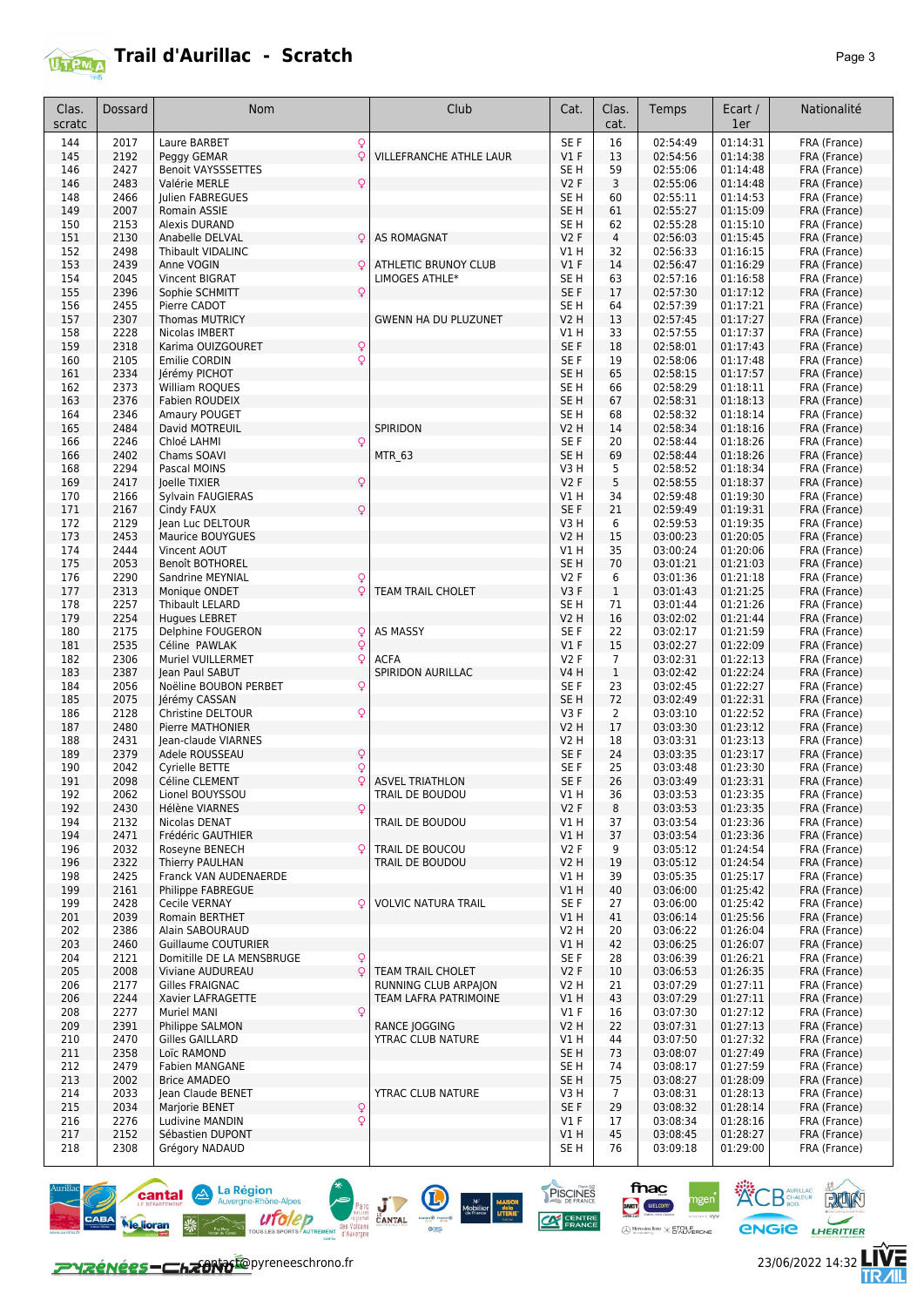

| Clas.<br>scratc | Dossard | Nom                                     |              | Club                     | Cat.            | Clas.<br>cat.  | Temps                | Ecart /<br>1er | Nationalité  |
|-----------------|---------|-----------------------------------------|--------------|--------------------------|-----------------|----------------|----------------------|----------------|--------------|
| 218             | 2490    | <b>Floriane PRADEILLES</b>              | Q            |                          | SE F            | 30             | 03:09:18             | 01:29:00       | FRA (France) |
| 220             | 2122    | <b>Isabelle DEBRIX</b>                  | $\mathsf{Q}$ | LES MOUSTIQUES           | V3F             | 3              | 03:09:19             | 01:29:01       | FRA (France) |
| 221             | 2084    | Mélanie CHARPANTIER                     | Q            | LES GODASSES AMBAZACOIS  | $VI$ F          | 18             | 03:09:36             | 01:29:18       | FRA (France) |
| 222             | 2070    | Stephanie CANU                          | $\circ$      | LES BOULETS CANONS DU 0  | $VI$ F          | 19             | 03:10:13             | 01:29:55       | FRA (France) |
| 222             | 2406    | Noémie TAGUET                           | Q            |                          | SE F            | 31             | 03:10:13             | 01:29:55       | FRA (France) |
| 224             | 2398    | <b>Brian SENAUD</b>                     |              |                          | SE H            | 77             | 03:11:35             | 01:31:17       | FRA (France) |
| 225             | 2414    | Alexandre TILLOU                        |              | US NEMOURS ST PIERRE AT  | SE H            | 78             | 03:11:42             | 01:31:24       | FRA (France) |
| 225             | 2415    | Gwenaelle TILLOU                        | $\circ$      | US NEMOURS ST PIERRE AT  | SE F            | 32             | 03:11:42             | 01:31:24       | FRA (France) |
| 225             | 2416    | Noel TILLOU                             |              | US NEMOURS ST PIERRE AT  | V3H             | 8              | 03:11:42             | 01:31:24       | FRA (France) |
| 228             | 2333    | <b>Maxime PETRE</b>                     |              |                          | SE <sub>H</sub> | 79             | 03:12:16             | 01:31:58       | FRA (France) |
| 229             | 2091    | Eric CHENARD                            |              |                          | V1 H            | 46             | 03:12:30             | 01:32:12       | FRA (France) |
| 230             | 2223    |                                         |              | TEAM DES 2 ETANGS        | V2 H            | 23             | 03:12:44             | 01:32:26       | FRA (France) |
|                 | 2330    | Anthony HAYE                            | Q            |                          | SE F            |                |                      | 01:32:27       |              |
| 231<br>232      | 2085    | Marine PERON<br><b>Guillaume CHATRY</b> |              |                          | SE <sub>H</sub> | 33<br>80       | 03:12:45<br>03:13:12 | 01:32:54       | FRA (France) |
|                 | 2086    |                                         |              |                          |                 |                |                      | 01:32:54       | FRA (France) |
| 232             |         | Amandine CHATRY-CHOMEL                  | Q            |                          | SE F            | 34             | 03:13:12             |                | FRA (France) |
| 232             | 2495    | <b>Bertrand TOUBERT</b>                 |              |                          | V1 H            | 47             | 03:13:12             | 01:32:54       | FRA (France) |
| 235             | 2451    | Bernard BONNET                          |              | RUNNING CLUB ARPAJON     | <b>V2 H</b>     | 24             | 03:13:27             | 01:33:09       | FRA (France) |
| 236             | 2426    | Emma VAURS                              |              |                          | SE F            | 35             | 03:13:46             | 01:33:28       | FRA (France) |
| 237             | 2029    | Marc BARTHOMEUF                         |              | AS ROMAGNAT              | V3H             | 9              | 03:14:00             | 01:33:42       | FRA (France) |
| 238             | 2494    | Maxime THOREAU                          |              |                          | SE <sub>H</sub> | 81             | 03:14:34             | 01:34:16       | FRA (France) |
| 239             | 2224    | Jérôme HEBRARD                          |              |                          | V1H             | 48             | 03:15:18             | 01:35:00       | FRA (France) |
| 240             | 2441    | <b>Stephane ZAMORE</b>                  |              |                          | SE <sub>H</sub> | 82             | 03:15:28             | 01:35:10       | FRA (France) |
| 241             | 2124    | <b>Marianne DELMAS</b>                  | Q            | RUNNING CLUB ARPAJON     | SE F            | 36             | 03:15:49             | 01:35:31       | FRA (France) |
| 242             | 2176    | Jean Jacques FOURNIAL                   |              | <b>FOURNIAL</b>          | V2 H            | 25             | 03:15:50             | 01:35:32       | FRA (France) |
| 243             | 2365    | Alain RICARANT                          |              |                          | V4 H            | $\overline{2}$ | 03:15:52             | 01:35:34       | FRA (France) |
| 244             | 2287    | Virginie MERCIER                        | Q            |                          | $VI$ F          | 20             | 03:15:59             | 01:35:41       | FRA (France) |
| 245             | 2266    | Stephanie LEYBROS                       | Q            |                          | $VI$ F          | 21             | 03:17:42             | 01:37:24       | FRA (France) |
| 246             | 2412    | Christelle THOMAS                       | Q            |                          | $VI$ F          | 22             | 03:17:56             | 01:37:38       | FRA (France) |
| 247             | 2170    | Laurent FEL                             |              |                          | <b>V2 H</b>     | 26             | 03:18:04             | 01:37:46       | FRA (France) |
| 248             | 2366    | Sylvain RIEUX                           |              |                          | SE H            | 83             | 03:18:08             | 01:37:50       | FRA (France) |
| 249             | 2360    | Rui Jorje REBELO CARVALHO               |              |                          | V1 H            | 49             | 03:18:09             | 01:37:51       | FRA (France) |
| 250             | 2408    | <b>Alexis TAULE</b>                     |              |                          | SE <sub>H</sub> | 84             | 03:18:11             | 01:37:53       | FRA (France) |
| 251             | 2409    | Cathy TERS                              | Q            | RUNNING CLUB ARPAJON     | $VI$ F          | 23             | 03:18:13             | 01:37:55       | FRA (France) |
| 252             | 2191    | Sophie GARNON                           | $\mathsf{Q}$ | RUNNING CLUB ARPAJON     | SE F            | 37             | 03:18:21             | 01:38:03       | FRA (France) |
| 253             | 2496    | Hervé VENZAC                            |              |                          | V1 H            | 50             | 03:18:30             | 01:38:12       | FRA (France) |
| 254             | 2196    | Lauriane GHIN DASSONNEVILLE             | Q            | LES BOULETS CANONS DU 0  | V1F             | 24             | 03:18:52             | 01:38:34       | FRA (France) |
| 255             | 2015    | Stéphanie BALLOUARD                     | Q            | T3TEAM                   | $VI$ F          | 25             | 03:19:13             | 01:38:55       | FRA (France) |
| 256             | 2348    |                                         | Q            | S/L STADE NANTAIS AC     | V2F             | 11             | 03:19:44             | 01:39:26       | FRA (France) |
|                 |         | Nathalie POUVREAU                       | Q            |                          |                 |                |                      |                |              |
| 257             | 2194    | <b>Marianne GENTRIC</b>                 |              | <b>ASVA</b>              | SE F            | 38             | 03:19:57             | 01:39:39       | FRA (France) |
| 258             | 2116    | Marc DAILLOUX                           |              | <b>S/L MASSY AS</b>      | V2 H            | 27             | 03:20:55             | 01:40:37       | FRA (France) |
| 259             | 2442    | Arnaud ANGLARD                          |              |                          | SE H            | 85             | 03:21:05             | 01:40:47       | FRA (France) |
| 260             | 2405    | Gabriel SZYMANSKI                       |              |                          | SE <sub>H</sub> | 86             | 03:21:15             | 01:40:57       | FRA (France) |
| 261             | 2319    | Serge PAGNAT                            |              |                          | V3H             | 10             | 03:21:17             | 01:40:59       | FRA (France) |
| 262             | 2323    | Julie PAVARD                            | Q            |                          | SE F            | 39             | 03:21:18             | 01:41:00       | FRA (France) |
| 263             | 2357    | Sandrine RAGOT                          | Q            |                          | V2F             | 12             | 03:21:41             | 01:41:23       | FRA (France) |
| 264             | 2108    | Nelly COUBETERGUE                       | Q            |                          | $VI$ F          | 26             | 03:21:47             | 01:41:29       | FRA (France) |
| 264             | 2301    | <b>Thierry MONTHEIL</b>                 |              |                          | <b>V2 H</b>     | 28             | 03:21:47             | 01:41:29       | FRA (France) |
| 266             | 2221    | Aymeric GUYARD                          |              |                          | SE <sub>H</sub> | 87             | 03:22:07             | 01:41:49       | FRA (France) |
| 267             | 2187    | Nadege GANDON                           | O.           | S/L MASSY AS             | SE F            | 40             | 03:22:18             | 01:42:00       | FRA (France) |
| 268             | 2208    | Marion GRENOUILLET                      | Q            | TEAM BOUDOU              | $VI$ F          | 27             | 03:23:36             | 01:43:18       | FRA (France) |
| 269             | 2432    | <b>Yves VIDAL</b>                       |              |                          | V3H             | 11             | 03:24:01             | 01:43:43       | FRA (France) |
| 270             | 2142    | Robin DOUSSOUX                          |              |                          | SE H            | 88             | 03:24:56             | 01:44:38       | FRA (France) |
| 271             | 2327    | Rodolphe PEREIRA                        |              |                          | V1 H            | 51             | 03:25:12             | 01:44:54       | FRA (France) |
| 272             | 2065    | Alexandre BRAY                          |              | <b>BRAY</b>              | V1H             | 52             | 03:25:24             | 01:45:06       | FRA (France) |
| 272             | 2278    | Laurent MARQUET                         |              |                          | V1 H            | 52             | 03:25:24             | 01:45:06       | FRA (France) |
| 274             | 2435    | Dalila VILLARET                         | Q            | COURIR CLUB AIGUES MORT  | V2F             | 13             | 03:26:23             | 01:46:05       | FRA (France) |
| 275             | 2403    | Sophie NORMANDIN                        | Q            |                          | $VI$ F          | 28             | 03:26:24             | 01:46:06       | FRA (France) |
| 276             | 2233    | Jérôme FRACHET                          |              |                          | V1H             | 54             | 03:26:27             | 01:46:09       | FRA (France) |
| 277             | 2059    | Antoine BOURGADE                        |              |                          | SE H            | 89             | 03:27:09             | 01:46:51       | FRA (France) |
| 278             | 2354    | Divya PUECH                             | Q            |                          | SE F            | 41             | 03:27:24             | 01:47:06       | FRA (France) |
| 279             | 2030    | Ahmed BELACEL                           |              | <b>S/L MASSY AS</b>      | V2 H            | 29             | 03:28:40             | 01:48:22       | FRA (France) |
| 280             | 2165    | Céline FAU                              | Q            | <b>TEAM PIF CAPDENAC</b> | V1F             | 29             | 03:28:56             | 01:48:38       | FRA (France) |
| 281             | 2438    | Sandra VIZZACCHERO                      | Q            |                          | $VI$ F          | 30             | 03:28:58             | 01:48:40       | FRA (France) |
| 282             | 2013    | Audrey BALLOT                           | Q            |                          | $VI$ F          | 31             | 03:29:06             | 01:48:48       | FRA (France) |
| 283             | 2127    | Alexandre DELPORTE                      |              |                          | SE H            | 90             | 03:30:23             | 01:50:05       | FRA (France) |
|                 |         |                                         |              |                          |                 |                |                      |                |              |
| 283             | 2371    | Louise ROCHAS                           | Q            |                          | SE F            | 42             | 03:30:23             | 01:50:05       | FRA (France) |
| 285             | 2149    | <b>Augustin DUFOUR</b>                  |              |                          | SE H            | 91             | 03:30:24             | 01:50:06       | FRA (France) |
| 286             | 2364    | Gaëlle RIBERIEUX                        | Q            |                          | $VI$ F          | 32             | 03:30:49             | 01:50:31       | FRA (France) |
| 287             | 2437    | Christian VIVIER                        |              |                          | SE <sub>H</sub> | 92             | 03:31:27             | 01:51:09       | FRA (France) |
| 288             | 2014    | Sebastien BALLOT                        |              |                          | V1H             | 55             | 03:31:48             | 01:51:30       | FRA (France) |
| 289             | 2023    | Jérôme BARON                            |              |                          | V1 H            | 56             | 03:32:31             | 01:52:13       | FRA (France) |
| 290             | 2157    | Elisa COURAUD                           | Q            |                          | SE F            | 43             | 03:32:32             | 01:52:14       | FRA (France) |
| 291             | 2351    | Stéphane PREVOST                        |              |                          | V1 H            | 57             | 03:32:45             | 01:52:27       | FRA (France) |
| 292             | 2112    | Mélanie CRIER                           | Q            |                          | SE F            | 44             | 03:32:50             | 01:52:32       | FRA (France) |
| 293             | 2237    | Séverine KELLER                         | ç            | S/L MASSY AS             | $VI$ F          | 33             | 03:32:57             | 01:52:39       | FRA (France) |





PISCINES **CAN CENTRE** 





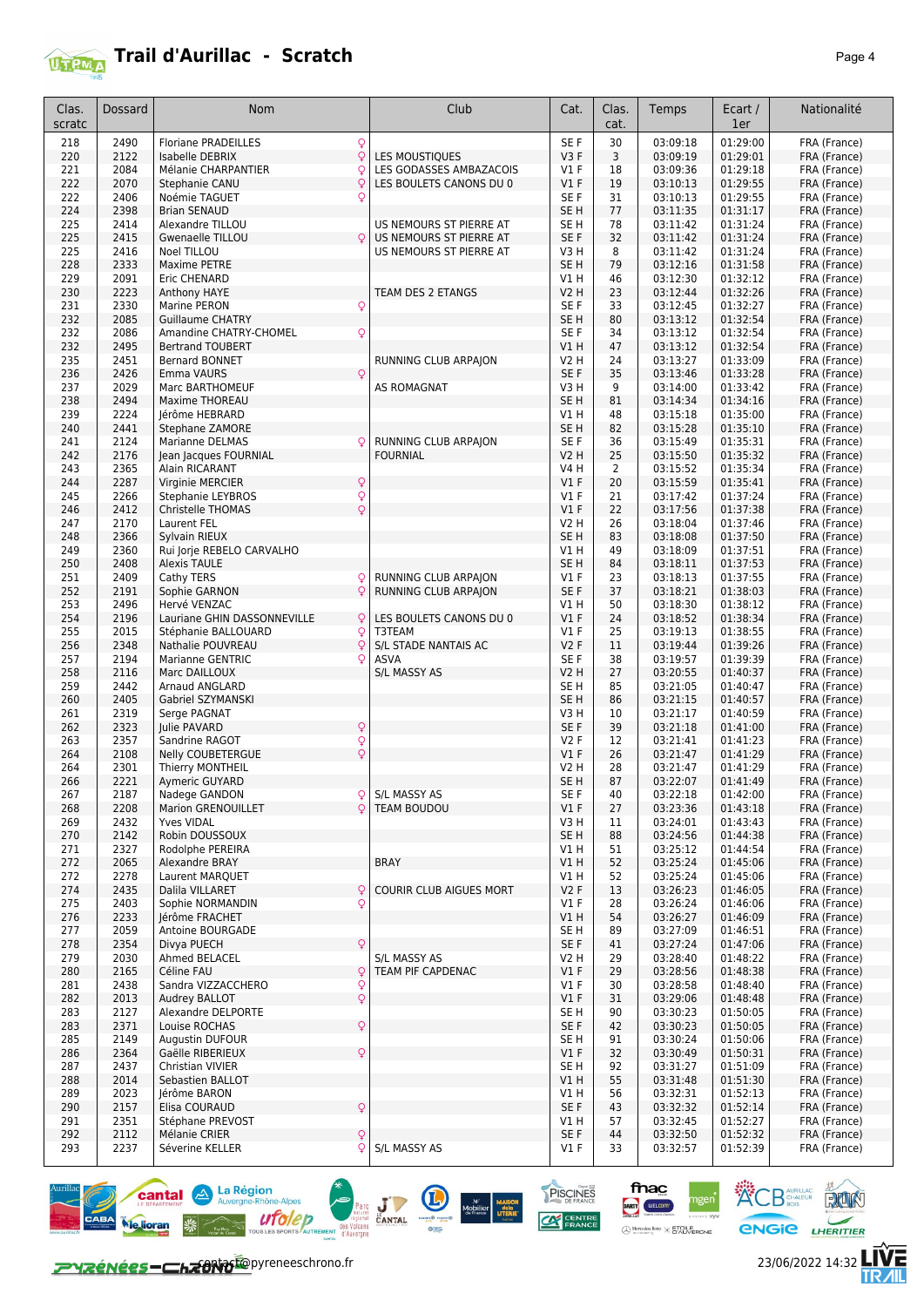

| Clas.<br>scratc | Dossard      | <b>Nom</b>                                                         | Club                                            | Cat.               | Clas.<br>cat. | Temps                | Ecart /<br>1er       | Nationalité                  |
|-----------------|--------------|--------------------------------------------------------------------|-------------------------------------------------|--------------------|---------------|----------------------|----------------------|------------------------------|
| 294             | 2158         | Q<br>Mélodie ELIZONDO                                              |                                                 | SE F               | 45            | 03:33:02             | 01:52:44             | FRA (France)                 |
| 295             | 2284         | Rodolphe MAURY                                                     |                                                 | SE <sub>H</sub>    | 93            | 03:33:37             | 01:53:19             | FRA (France)                 |
| 296             | 2113         | Pierrick CROCHET                                                   | S/L MASSY AS                                    | V1 H               | 58            | 03:33:43             | 01:53:25             | FRA (France)                 |
| 297             | 2188         | Q<br>Corinne GARCIA                                                | <b>AS ROMAGNAT</b>                              | <b>V2F</b>         | 14            | 03:33:54             | 01:53:36             | FRA (France)                 |
| 298             | 2097         | Coralie CLAVIERES-LAVAL<br>Q                                       |                                                 | $VI$ F             | 34            | 03:34:09             | 01:53:51             | FRA (France)                 |
| 299             | 2077         | Lilian CATHALOT                                                    |                                                 | ES H               | 8             | 03:34:23             | 01:54:05             | FRA (France)                 |
| 300             | 2534         | Justine ROCAGEL<br>Q                                               |                                                 | SE F               | 46            | 03:34:25             | 01:54:07             | FRA (France)                 |
| 301             | 2125<br>2102 | $\hbox{\large\textsf{Q}}$<br>Severine DELORME                      |                                                 | $VI$ F             | 35            | 03:34:46             | 01:54:28             | FRA (France)                 |
| 302<br>303      | 2043         | Q<br>Mathilde COLLIN<br>$\mathsf{Q}$<br>Elodie BEYNAT              |                                                 | SE F<br>V1F        | 47<br>36      | 03:34:47<br>03:34:48 | 01:54:29<br>01:54:30 | FRA (France)<br>FRA (France) |
| 304             | 2209         | <b>Nathalie GRES</b><br>Q                                          |                                                 | $VI$ F             | 37            | 03:35:18             | 01:55:00             | FRA (France)                 |
| 305             | 2349         | $\overline{Q}$<br>Laure PREVOST                                    |                                                 | SE F               | 48            | 03:35:21             | 01:55:03             | FRA (France)                 |
| 306             | 2100         | <b>Benjamin COIRIER</b>                                            |                                                 | V1 H               | 59            | 03:35:57             | 01:55:39             | FRA (France)                 |
| 306             | 2401         | Léo SERGENT                                                        |                                                 | SE <sub>H</sub>    | 94            | 03:35:57             | 01:55:39             | FRA (France)                 |
| 308             | 2101         | $\frac{Q}{Q}$<br>Emilie COIRIER                                    |                                                 | $VI$ F             | 38            | 03:35:58             | 01:55:40             | FRA (France)                 |
| 309             | 2021         | Karine BARBIER                                                     |                                                 | <b>V2F</b>         | 15            | 03:36:20             | 01:56:02             | FRA (France)                 |
| 310<br>310      | 2182         | Isabelle FROIDEFOND<br>Q<br>Q                                      | TRBB<br><b>TRBB</b>                             | <b>V2F</b><br>V2F  | 16<br>16      | 03:36:28             | 01:56:10             | FRA (France)                 |
| 312             | 2363<br>2248 | Nathalie REVELLO<br>Ludovic LANDREAU                               |                                                 | SE H               | 95            | 03:36:28<br>03:36:38 | 01:56:10<br>01:56:20 | FRA (France)<br>FRA (France) |
| 313             | 2324         | Alain PECHVERTY                                                    |                                                 | V3H                | 12            | 03:36:59             | 01:56:41             | FRA (France)                 |
| 314             | 2429         | Anne VIALATTE                                                      |                                                 | SE F               | 49            | 03:37:10             | 01:56:52             | FRA (France)                 |
| 315             | 2214         | $\frac{Q}{Q}$<br>Claire GUIDET                                     |                                                 | SE F               | 50            | 03:37:19             | 01:57:01             | FRA (France)                 |
| 316             | 2259         | Q<br><b>Nelly LEMASSON</b>                                         |                                                 | $VI$ F             | 39            | 03:38:11             | 01:57:53             | FRA (France)                 |
| 317             | 2326         | Corentin PELLUARD                                                  |                                                 | SE <sub>H</sub>    | 96            | 03:38:14             | 01:57:56             | FRA (France)                 |
| 318             | 2198         | Erwan GICOUEL                                                      | <b>CHOLET</b>                                   | SE H               | 97            | 03:38:15             | 01:57:57             | FRA (France)                 |
| 318<br>320      | 2335<br>2316 | <b>Olivier PICOT</b>                                               |                                                 | V1 H<br>SE F       | 60<br>51      | 03:38:15             | 01:57:57<br>01:58:29 | FRA (France)<br>FRA (France) |
| 321             | 2087         | Q<br>Coralyne OUDOUX<br>$\overline{Q}$<br><b>Blandine CHAUMEIL</b> |                                                 | SE F               | 52            | 03:38:47<br>03:38:48 | 01:58:30             | FRA (France)                 |
| 322             | 2179         | Émilie FREITAS<br>Q                                                |                                                 | SE F               | 53            | 03:38:52             | 01:58:34             | FRA (France)                 |
| 322             | 2180         | Marc Philippe FREITAS                                              |                                                 | V1 H               | 61            | 03:38:52             | 01:58:34             | FRA (France)                 |
| 324             | 2160         | Hélène FABRE<br>Q                                                  |                                                 | SE F               | 54            | 03:38:56             | 01:58:38             | FRA (France)                 |
| 325             | 2025         | $\overline{Q}$<br>Emilie BARRAU                                    |                                                 | SE F               | 55            | 03:39:13             | 01:58:55             | FRA (France)                 |
| 325             | 2026         | Valentin BARRAU                                                    |                                                 | SE H               | 98            | 03:39:13             | 01:58:55             | FRA (France)                 |
| 327             | 2361         | Valérie REGNIEZ<br>Q                                               |                                                 | <b>V2F</b>         | 18            | 03:39:47             | 01:59:29             | FRA (France)                 |
| 328<br>329      | 2362<br>2310 | Ioana RENAULT<br>Q<br>Q<br><b>Myriam NENIL</b>                     | <b>RANCE JOGGING</b>                            | $VI$ F<br>V1F      | 40<br>41      | 03:40:12<br>03:40:17 | 01:59:54<br>01:59:59 | FRA (France)<br>FRA (France) |
| 330             | 2120         | Bertrand DE LA MENSBRUGE                                           | RANDO TRAIL MAURIAC                             | SE H               | 99            | 03:40:23             | 02:00:05             | FRA (France)                 |
| 331             | 2497         | Jerome VENZAC                                                      |                                                 | VIH                | 62            | 03:41:08             | 02:00:50             | FRA (France)                 |
| 332             | 2317         | Ahmed OUHMOUDOU                                                    | S/L MASSY AS                                    | V1 H               | 63            | 03:42:02             | 02:01:44             | FRA (France)                 |
| 333             | 2156         | Viviane EDELINE<br>$\mathsf{Q}$                                    |                                                 | <b>V2F</b>         | 19            | 03:42:39             | 02:02:21             | FRA (France)                 |
| 334             | 2265         | Nathalie LETE<br>Q                                                 | S/L MASSY AS                                    | <b>V2F</b>         | 20            | 03:42:56             | 02:02:38             | FRA (France)                 |
| 335             | 2474         | Q<br>Claire GUINAUDEAU                                             |                                                 | SE F               | 56            | 03:43:25             | 02:03:07             | FRA (France)                 |
| 336             | 2138         | Benjamin DORE                                                      |                                                 | SE H               | 100           | 03:43:38             | 02:03:20             | FRA (France)                 |
| 337<br>338      | 2143<br>2107 | Christophe DOUTRE<br>$\mathsf{Q}$<br>Muriel COSTECALDE DOUTRE      |                                                 | V2 H<br><b>V2F</b> | 30<br>21      | 03:44:08<br>03:44:10 | 02:03:50<br>02:03:52 | FRA (France)<br>FRA (France) |
| 339             | 2311         | $\mathsf{Q}$<br>Anais NOUVEL                                       |                                                 | SE F               | 57            | 03:44:30             | 02:04:12             | FRA (France)                 |
| 340             | 2263         | Sylviane LESONGEUR<br>Q                                            | ATHLETIC BRUNOY CLUB                            | <b>V2F</b>         | 22            | 03:46:13             | 02:05:55             | FRA (France)                 |
| 341             | 2339         | Q<br><b>Blandine PINOT</b>                                         | LES JOGGERS DU COUESNON                         | <b>V2F</b>         | 23            | 03:46:39             | 02:06:21             | FRA (France)                 |
| 341             | 2344         | Alexandre PORET                                                    | UA CHATEAUBOURG                                 | SE <sub>H</sub>    | 101           | 03:46:39             | 02:06:21             | FRA (France)                 |
| 343             | 2343         | $\mathsf{Q}$<br>Nathalie PORCHER                                   |                                                 | V2F                | 24            | 03:47:15             | 02:06:57             | FRA (France)                 |
| 344             | 2106         | Franck CORVEZ                                                      | DÉFI OUTDOOR                                    | V2 H               | 31            | 03:47:17             | 02:06:59             | FRA (France)                 |
| 345<br>346      | 2269<br>2533 | Severine LORIEAU<br>Q<br>$\mathsf{Q}$<br>Christelle MONTIGNY       |                                                 | $VI$ F<br>V2F      | 42<br>25      | 03:48:23<br>03:48:24 | 02:08:05<br>02:08:06 | FRA (France)<br>FRA (France) |
| 347             | 2400         | <b>Bruno SERGENT</b>                                               |                                                 | V3 H               | 13            | 03:48:35             | 02:08:17             | FRA (France)                 |
| 348             | 2213         | Jean-claude GUICHARD                                               |                                                 | V3H                | 14            | 03:48:36             | 02:08:18             | FRA (France)                 |
| 349             | 2061         | Q<br>Pauline BOUTIN                                                |                                                 | SE F               | 58            | 03:49:35             | 02:09:17             | FRA (France)                 |
| 349             | 2212         | $\mathsf{Q}$<br>Pamela GUETTE                                      |                                                 | $VI$ F             | 43            | 03:49:35             | 02:09:17             | FRA (France)                 |
| 351             | 2388         | Maxime SAGOT                                                       |                                                 | SE H               | 102           | 03:49:45             | 02:09:27             | FRA (France)                 |
| 352             | 2190         | Angélina GARNIER<br>Q                                              | <b>FOOTING AIRVAUDAIS TRAI</b>                  | <b>V2F</b>         | 26            | 03:50:31             | 02:10:13             | FRA (France)                 |
| 352<br>354      | 2236<br>2031 | $\overline{Q}$<br>Barbara JUTEAU<br>Sylvie BELLAVIA<br>Ç           | FAT ATHLÉTISME AIRVAULT<br>ATHLETIC BRUNOY CLUB | V1F<br>V2F         | 44<br>27      | 03:50:31<br>03:51:11 | 02:10:13<br>02:10:53 | FRA (France)<br>FRA (France) |
| 355             | 2038         | <b>Melanie BERNHARD</b><br>Q                                       | LAGNY OMNISPORT COEUR D                         | $VI$ F             | 45            | 03:53:00             | 02:12:42             | FRA (France)                 |
| 355             | 2245         | Laetitia LAGANT<br>Q                                               | LAGNY OMNISPORT COEUR D                         | $VI$ F             | 45            | 03:53:00             | 02:12:42             | FRA (France)                 |
| 357             | 2012         | Paul BADUEL                                                        |                                                 | V3H                | 15            | 03:54:24             | 02:14:06             | FRA (France)                 |
| 358             | 2281         | Philippe MARTINET                                                  | L'ISLE ADAM AC                                  | V3H                | 16            | 03:54:52             | 02:14:34             | FRA (France)                 |
| 359             | 2353         | Émilie PROVENCAL<br>Q                                              |                                                 | SE F               | 59            | 03:57:04             | 02:16:46             | FRA (France)                 |
| 360             | 2356         | François RAGOT                                                     |                                                 | V2 H               | 32            | 03:57:45             | 02:17:27             | FRA (France)                 |
| 361             | 2096<br>2022 | <b>Brice CHOUVET</b><br>Anne BARILLE                               |                                                 | V1H<br>V2F         | 64            | 03:59:23<br>04:00:21 | 02:19:05<br>02:20:03 | FRA (France)                 |
| 362<br>362      | 2331         | $\frac{Q}{Q}$<br>Virginie PERROCHEAU                               |                                                 | $VI$ F             | 28<br>47      | 04:00:21             | 02:20:03             | FRA (France)<br>FRA (France) |
| 364             | 2055         | Eric BOUBEE                                                        |                                                 | V2 H               | 33            | 04:00:27             | 02:20:09             | FRA (France)                 |
| 365             | 2054         | Christine BOUBEE<br>Q                                              |                                                 | V2F                | 29            | 04:00:28             | 02:20:10             | FRA (France)                 |
| 366             | 2477         | $\overline{Q}$<br>Justine LASSURE                                  |                                                 | SE F               | 60            | 04:00:57             | 02:20:39             | FRA (France)                 |
| 367             | 2069         | Q<br><b>Stephanie BRUNET</b>                                       |                                                 | $VI$ F             | 48            | 04:03:18             | 02:23:00             | FRA (France)                 |
| 367             | 2247         | $\overline{Q}$<br>Pauline LAMBERT                                  |                                                 | SE F               | 61            | 04:03:18             | 02:23:00             | FRA (France)                 |



 $M^2$ <br>
Mobilier dela<br>
de France LITERIE

PISCINES **CAN CENTRE**